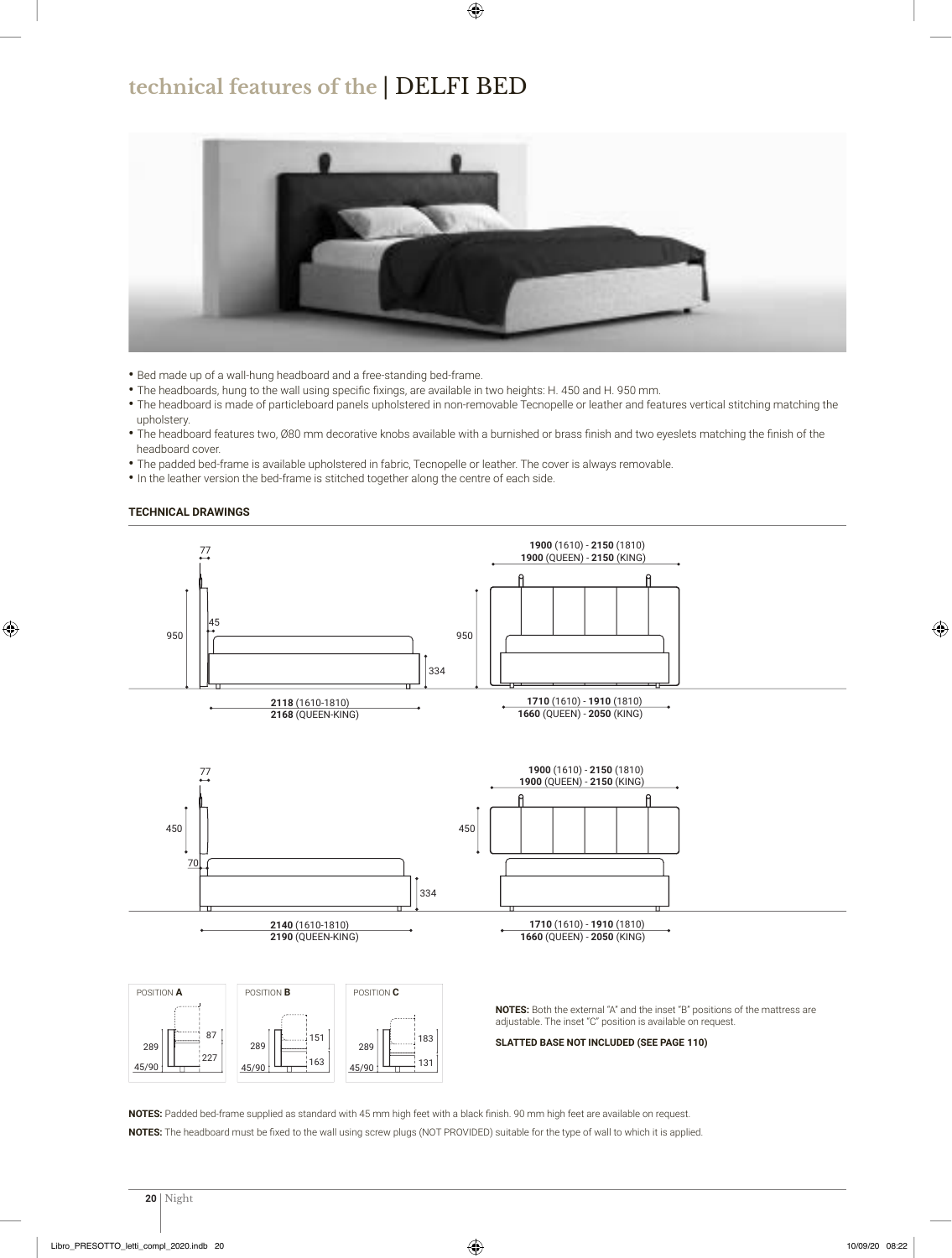# **technical features of the** | DELFI BED

#### **OPTIONS**

| The model with a storage base bed-frame is supplied with a single slatted base with one or two positions. On request, the slatted base can be supplied unassembled. |                    | € 89 |
|---------------------------------------------------------------------------------------------------------------------------------------------------------------------|--------------------|------|
| Feet H. 90 available                                                                                                                                                | AM9R $\epsilon$ 24 |      |
| Feet H. 90 are available for bed with storage base                                                                                                                  | AM9T $\epsilon$ 53 |      |
| For the motor-driven slatted base, prepare the holes needed and add the kit (Excluding versions with storage base) see page 112                                     | <b>T237</b> € 115  |      |

#### **TECHNICAL FEATURES**

| CUSTOM-SIZED SOLUTIONS:           | <b>BED-FRAME WITH REDUCED DEPTH</b> | BED-FRAME WITH D. 2100 |
|-----------------------------------|-------------------------------------|------------------------|
| W 1610                            | € 203                               | € 203                  |
| W 1610 STORAGE BASE VERSION       | N <sub>O</sub>                      | € 203                  |
| W 1810                            | € 203                               | € 203                  |
| W 1810 STORAGE BASE VERSION       | N <sub>O</sub>                      | N <sub>O</sub>         |
| <b>W 1560 QUEEN</b>               | N <sub>O</sub>                      | N <sub>O</sub>         |
| W 1560 QUEEN STORAGE BASE VERSION | N <sub>O</sub>                      | N <sub>O</sub>         |
| W 1950 KING                       | N <sub>O</sub>                      | N <sub>O</sub>         |
| W 1950 KING STORAGE BASE VERSION  | N <sub>O</sub>                      | N <sub>O</sub>         |

**NOTES:** the metres of fabrics indicated are calculated for plain fabrics without decorative textures or patterns. For the lengths required and the feasibility of patterned fabrics please consult our Sales Department. The m2 indicated for leather have been calculated for leathers with a **minimum size of 4.8 m2 without defects**. Leather, Tecnopelle or fabric required for customer's covers:

| <b>HEADBOARD</b>               | TECNOPELLE W. 140 CM | LEATHER   |
|--------------------------------|----------------------|-----------|
| W 1900 H 450 (1610-1560 QUEEN) | Im. 2.5              | sq.m. 4.7 |
| W 1900 H 950 (1610-1560 QUEEN) | Im.3.5               | sg.m. 7.0 |
| W 2150 H 450 (1810-1950 KING)  | Im. 2.7              | sa.m. 4.9 |
| W 2150 H 950 (1810-1950 KING)  | Im.3.6               | sq.m. 7.2 |

| BED-FRAME           | FABRIC/TECNOPELLE W. 140 CM | LEATHER   |
|---------------------|-----------------------------|-----------|
| W 1610              | Im.2.4                      | sq.m. 4.4 |
| W 1810              | Im. 2.4                     | sq.m. 4.4 |
| <b>W 1560 QUEEN</b> | Im. 2.5                     | sq.m. 4.5 |
| W 1950 KING         | Im. 2.5                     | sq.m. 4.5 |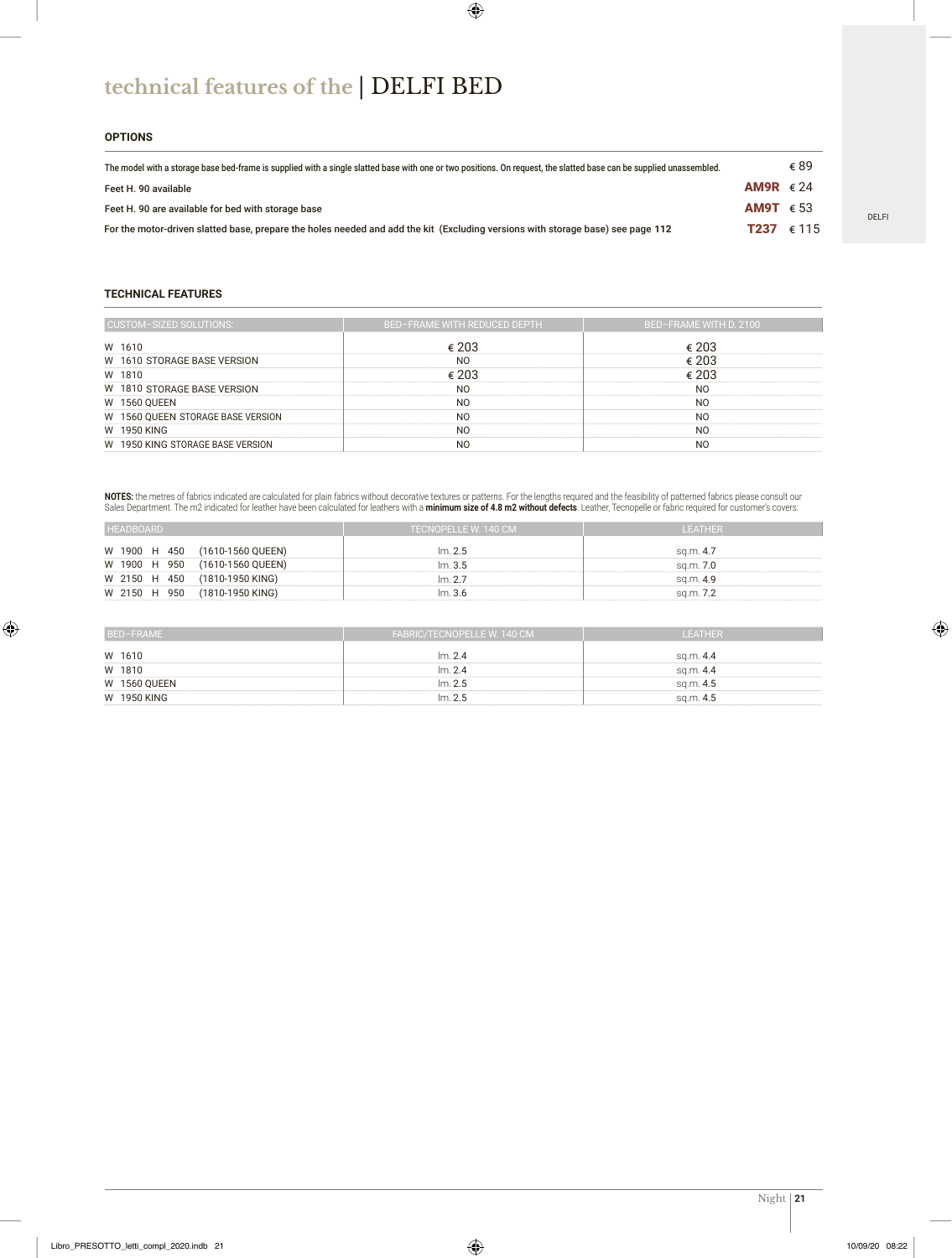# **technical features of the** | DELFI BED with storage base

#### **WITH ONE OR TWO POSITION SLATTED BASE**

As well as the advantage given by the storage space, thanks to a special mechanism, this system also offers the possibility of raising the slatted base to a position from which it is possible to make the bed while standing upright.

660



**THE PADDED BED-FRAME IS FINISHED ON THE BACK WITH THE SAME FABRIC, TECNOPELLE OR LEATHER FINISH. FOR THE FABRIC OR TECNOPELLE FINISHES THE BED-FRAME IS MADE FROM A SINGLE PIECE WHILE FOR THE LEATHER VERSIONS IT IS IN TWO PIECES WITH CENTRAL STITCHING.**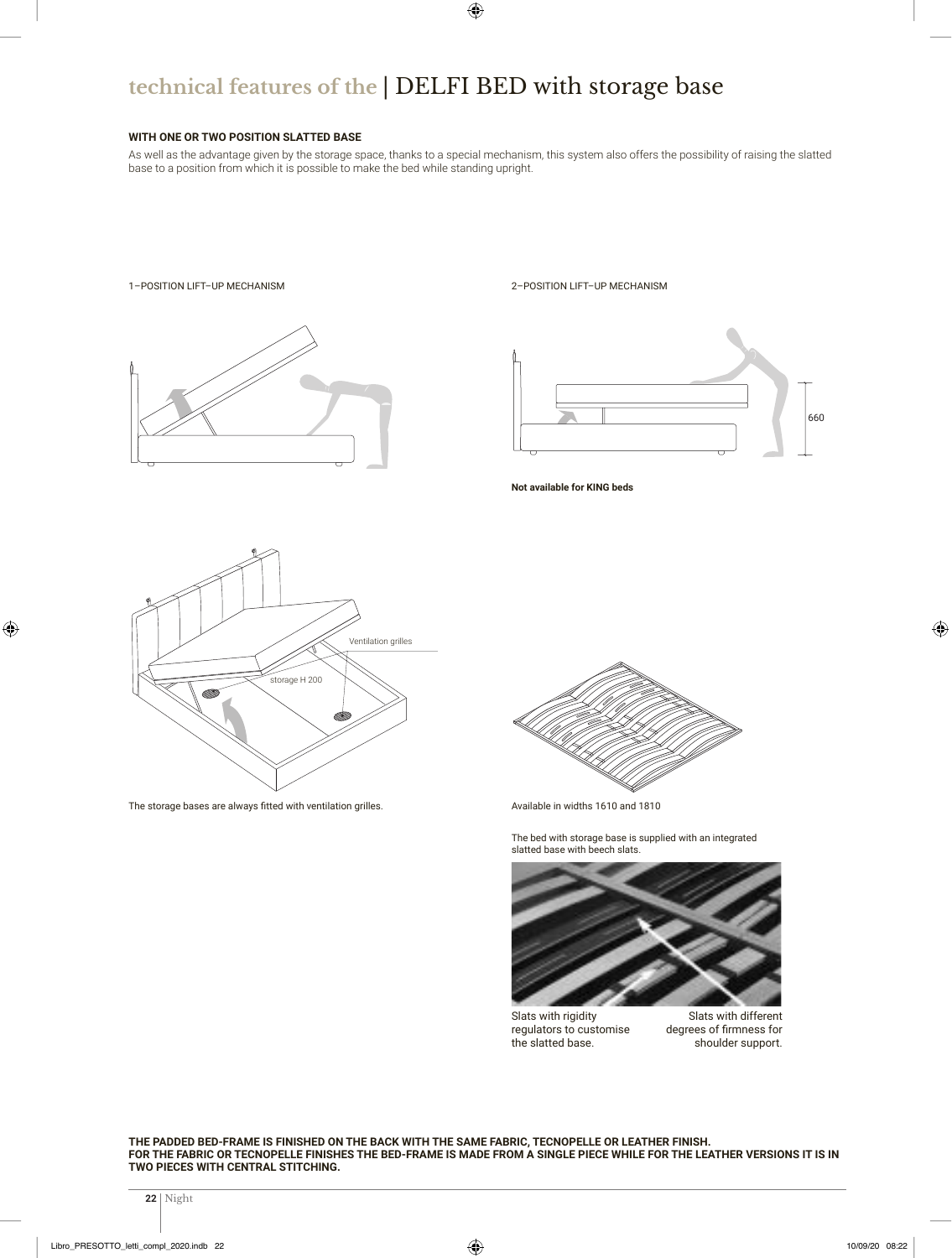## **BED** | DELFI

### MODEL CODE 98 BD

| <b>HEADBOARD H. 450</b><br>with burnished or brass finish knobs | <b>DIMENSIONS</b>                                                | <b>CODE</b>                  | Customer's<br>leather | $\begin{array}{c}\n\text{Tecnopelle} \\ 1\n\end{array}$ |              | Tecnopelle $\begin{array}{ c c c }\n\end{array}$ Tecnopelle $\begin{array}{ c c c }\n\end{array}$ Tecnopelle |                                                      | UNICO<br>animal-<br>free<br>nubuck | $\underset{\mathsf{P2}}{\mathsf{leather}}$ | $\underset{\mathsf{P3}}{\mathsf{leather}}$ |
|-----------------------------------------------------------------|------------------------------------------------------------------|------------------------------|-----------------------|---------------------------------------------------------|--------------|--------------------------------------------------------------------------------------------------------------|------------------------------------------------------|------------------------------------|--------------------------------------------|--------------------------------------------|
|                                                                 |                                                                  |                              |                       |                                                         |              |                                                                                                              |                                                      |                                    |                                            |                                            |
|                                                                 | W 1610<br>QUEEN<br>1900x450                                      | <b>R2D04</b>                 | 588                   | 701                                                     | 746          | 797                                                                                                          | $\overline{\phantom{a}}$                             | 938                                | 1.334                                      | 1.498                                      |
|                                                                 | W 1810<br><b>KING</b><br>2150x450                                | <b>R2D05</b>                 | 644                   | 774                                                     | 808          | 859                                                                                                          | $\overline{\phantom{a}}$                             | 994                                | 1.412                                      | 1.571                                      |
| <b>HEADBOARD H. 950</b><br>with burnished or brass finish knobs |                                                                  |                              |                       |                                                         |              |                                                                                                              |                                                      |                                    |                                            |                                            |
|                                                                 | W 1610<br>QUEEN<br>1900x950<br>W 1810<br><b>KING</b><br>2150x950 | <b>R2D14</b><br><b>R2D15</b> | 814<br>893            | 938<br>1.040                                            | 995<br>1.085 | 1.057<br>1.153                                                                                               | $\overline{\phantom{a}}$<br>$\overline{\phantom{a}}$ | 1.255<br>1.354                     | 1.775<br>1.944                             | 2.057<br>2.204                             |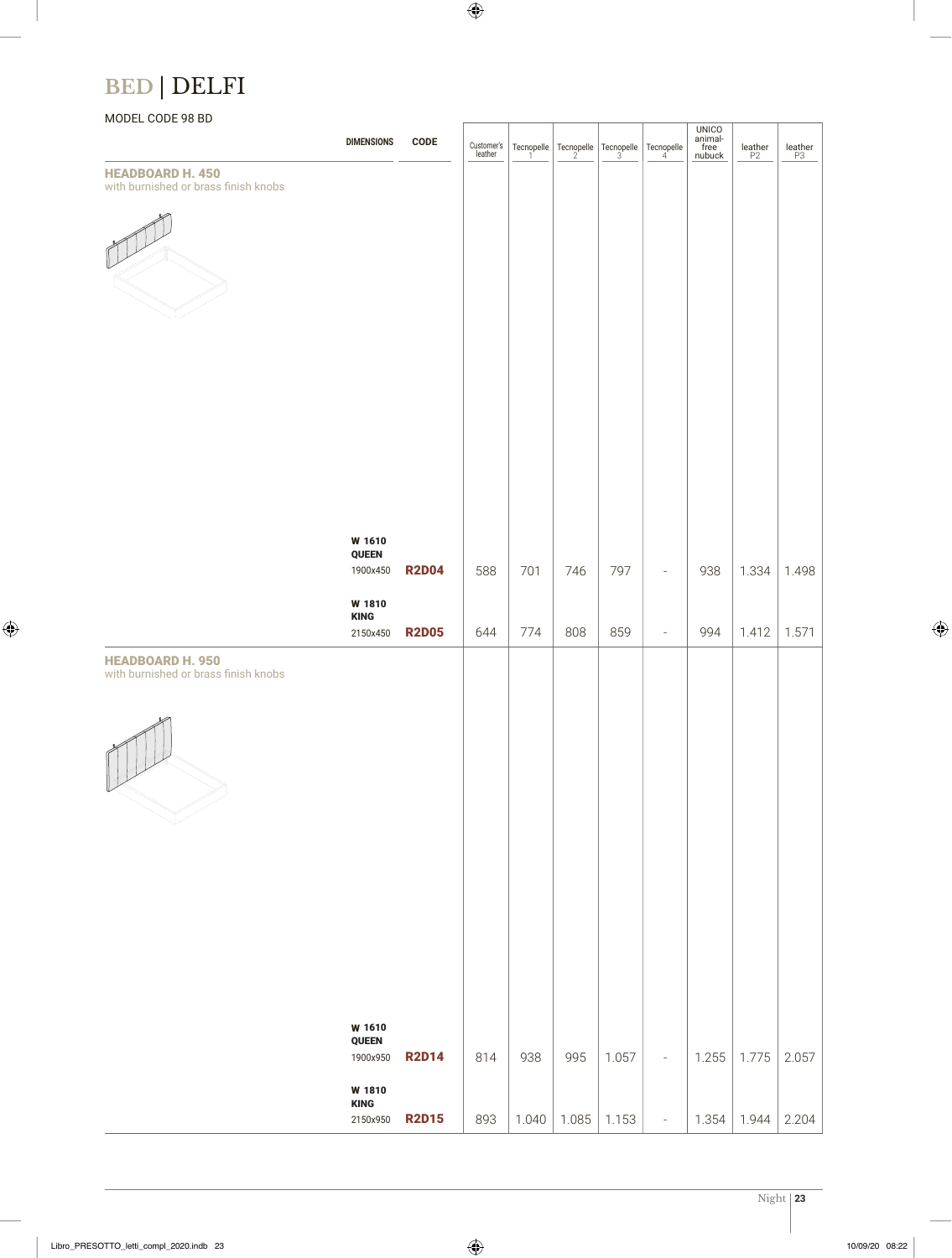## **BED** | DELFI

### MODEL CODE 98 BD

|                                                                                           |                                | <b>DIMENSIONS</b>                      | <b>CODE</b>  | Customer's<br>leather | Tecnopelle |       | Tecnopelle Tecnopelle | Tecnopelle<br>4              | UNICO<br>animal-<br>free<br>nubuck | $\underset{\mathsf{P2}}{\mathsf{leather}}$ | leather<br>P3 |
|-------------------------------------------------------------------------------------------|--------------------------------|----------------------------------------|--------------|-----------------------|------------|-------|-----------------------|------------------------------|------------------------------------|--------------------------------------------|---------------|
| <b>PADDED BED-FRAME H. 334</b><br><b>FOR HEADBOARD H. 450</b>                             |                                |                                        |              |                       |            |       |                       |                              |                                    |                                            |               |
|                                                                                           |                                |                                        |              |                       |            |       |                       |                              |                                    |                                            |               |
|                                                                                           | W 1610<br>interior<br>exterior | 1610x2040<br>1710x2140                 | <b>L2F04</b> | 1.182                 | 1.258      | 1.308 | 1.348                 |                              | 1.528                              | 1.843                                      | 2.021         |
|                                                                                           | W 1810<br>interior<br>exterior | 1810x2040<br>1910x2140                 | <b>L2F05</b> | 1.214                 | 1.295      | 1.341 | 1.386                 |                              | 1.569                              | 1.894                                      | 2.086         |
|                                                                                           | W 1560<br>interior<br>exterior | <b>QUEEN</b><br>1560x2090<br>1660x2190 | <b>L2F07</b> | 1.296                 | 1.380      | 1.433 | 1.480                 | $\qquad \qquad \blacksquare$ | 1.675                              | 2.025                                      | 2.218         |
| Β<br>С<br>Α                                                                               | W 1950<br>interior<br>exterior | <b>KING</b><br>1950x2090<br>2050x2190  | <b>L2F08</b> | 1.358                 | 1.446      | 1.504 | 1.549                 | $\qquad \qquad \blacksquare$ | 1.754                              | 2.119                                      | 2.323         |
| <b>PADDED STORAGE BASE BED-FRAME H. 334</b><br><b>FOR HEADBOARD H. 450</b><br>1 POSITION  |                                |                                        |              |                       |            |       |                       |                              |                                    |                                            |               |
|                                                                                           |                                |                                        |              |                       |            |       |                       |                              |                                    |                                            |               |
|                                                                                           | W 1610<br>interior<br>exterior | 1610x2040<br>1710x2140                 | <b>L2F14</b> | 1.566                 | 1.642      | 1.692 | 1.732                 | $\overline{\phantom{a}}$     | 1.912                              | 2.227                                      | 2.405         |
|                                                                                           | W 1810<br>interior<br>exterior | 1810x2040<br>1910x2140                 | <b>L2F15</b> | 1.647                 | 1.728      | 1.774 | 1.819                 | $\overline{a}$               | 2.002                              | 2.327                                      | 2.519         |
|                                                                                           | W 1560<br>interior<br>exterior | <b>QUEEN</b><br>1560x2090<br>1660x2190 | <b>L2F17</b> | 1.729                 | 1.813      | 1.866 | 1.913                 |                              | 2.108                              | 2.458                                      | 2.651         |
| 1                                                                                         | W 1950<br>interior<br>exterior | <b>KING</b><br>1950x2090<br>2050x2190  | <b>L2F18</b> | 1.854                 | 1.942      | 2.000 | 2.045                 |                              | 2.250                              | 2.615                                      | 2.819         |
| <b>PADDED STORAGE BASE BED-FRAME H. 334</b><br><b>FOR HEADBOARD H. 450</b><br>2 POSITIONS |                                |                                        |              |                       |            |       |                       |                              |                                    |                                            |               |
|                                                                                           |                                |                                        |              |                       |            |       |                       |                              |                                    |                                            |               |
|                                                                                           |                                |                                        |              |                       |            |       |                       |                              |                                    |                                            |               |
|                                                                                           | W 1610<br>interior<br>exterior | 1610x2040<br>1710x2140                 | <b>L2F24</b> | 1.768                 | 1.844      | 1.894 | 1.934                 |                              | 2.114                              | 2.429                                      | 2.607         |
|                                                                                           | W 1810<br>interior<br>exterior | 1810x2040<br>1910x2140                 | <b>L2F25</b> | 1.849                 | 1.930      | 1.976 | 2.021                 | $\overline{a}$               | 2.204                              | 2.529                                      | 2.721         |
| 2                                                                                         | W 1560<br>interior<br>exterior | <b>QUEEN</b><br>1560x2090<br>1660x2190 | <b>L2F27</b> | 1.931                 | 2.015      | 2.068 | 2.115                 | $\qquad \qquad \blacksquare$ | 2.310                              | 2.660                                      | 2.853         |